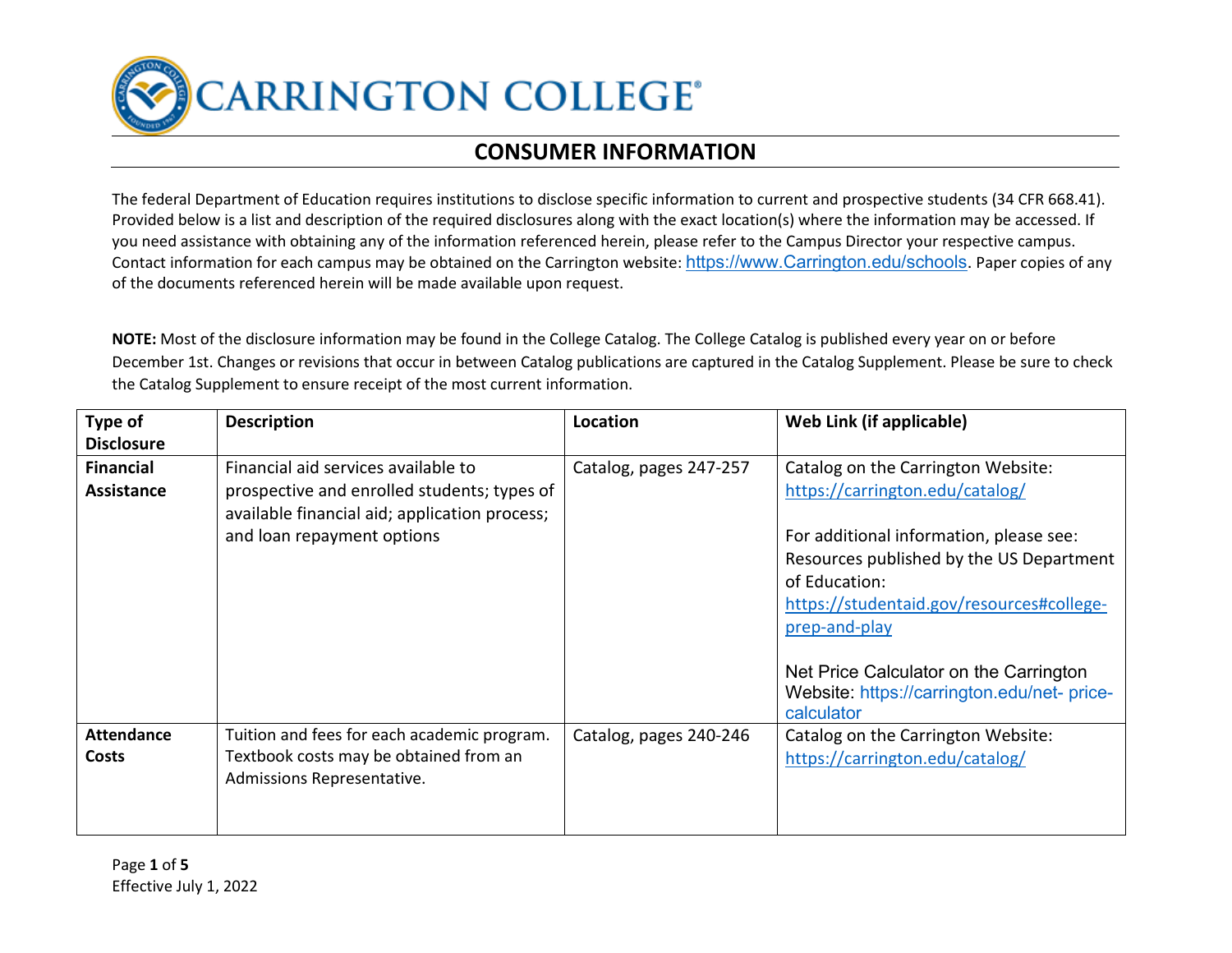

|                      | NOTE: Carrington does not offer on-campus          |                        |                                                |
|----------------------|----------------------------------------------------|------------------------|------------------------------------------------|
|                      | housing to students nor does it provide            |                        |                                                |
|                      | transportation to and from the campus.             |                        |                                                |
| <b>Refund Policy</b> | Institutional policy which provides the two        | Catalog, pages 253-254 | Catalog on the Carrington Website:             |
|                      | separate calculations (Return to Title IV Funds    |                        | https://carrington.edu/catalog/                |
|                      | Calculation and Institutional/California State     |                        |                                                |
|                      | Refund Calculation) performed when a student       |                        |                                                |
|                      | withdraws from school for purposes of              |                        |                                                |
|                      | determining:                                       |                        |                                                |
|                      | • The amount of federal financial aid a student    |                        |                                                |
|                      | may retain (applies only to Title IV financial aid |                        |                                                |
|                      | recipients); and                                   |                        |                                                |
|                      | • The prorated refund amount due to students       |                        |                                                |
|                      | who have completed less than 60% of their          |                        |                                                |
|                      | program.                                           |                        |                                                |
| <b>Procedure for</b> | Requirements and process for withdrawing           | Catalog, pages 233     | Catalog on the Carrington Website:             |
| Withdrawing          | from school and the conditions upon which a        |                        | https://carrington.edu/catalog/                |
| from School          | student will be deemed to have withdrawn           |                        |                                                |
|                      | from school.                                       |                        |                                                |
| <b>Academic</b>      | Description of the academic programs offered       | Catalog, pages 26-155  | Catalog on the Carrington Website:             |
| <b>Programs</b>      | at each Carrington College campus location,        |                        | https://carrington.edu/catalog/                |
|                      | including course completion and program            |                        |                                                |
|                      | graduation requirements.                           |                        |                                                |
| <b>Accreditation</b> | Comprehensive list of the associations, agencies,  | Catalog, pages 14-20   | Catalog on the Carrington Website:             |
| and Approvals        | and governmental bodies with which Carrington      |                        | https://carrington.edu/catalog/                |
|                      | College, or one of its academic programs, holds    |                        |                                                |
|                      | an accreditation and/or approval, along with their |                        | Accreditations and Approvals on the Carrington |
|                      | corresponding contact and complaint filing         |                        | College Website:                               |
|                      | information.                                       |                        |                                                |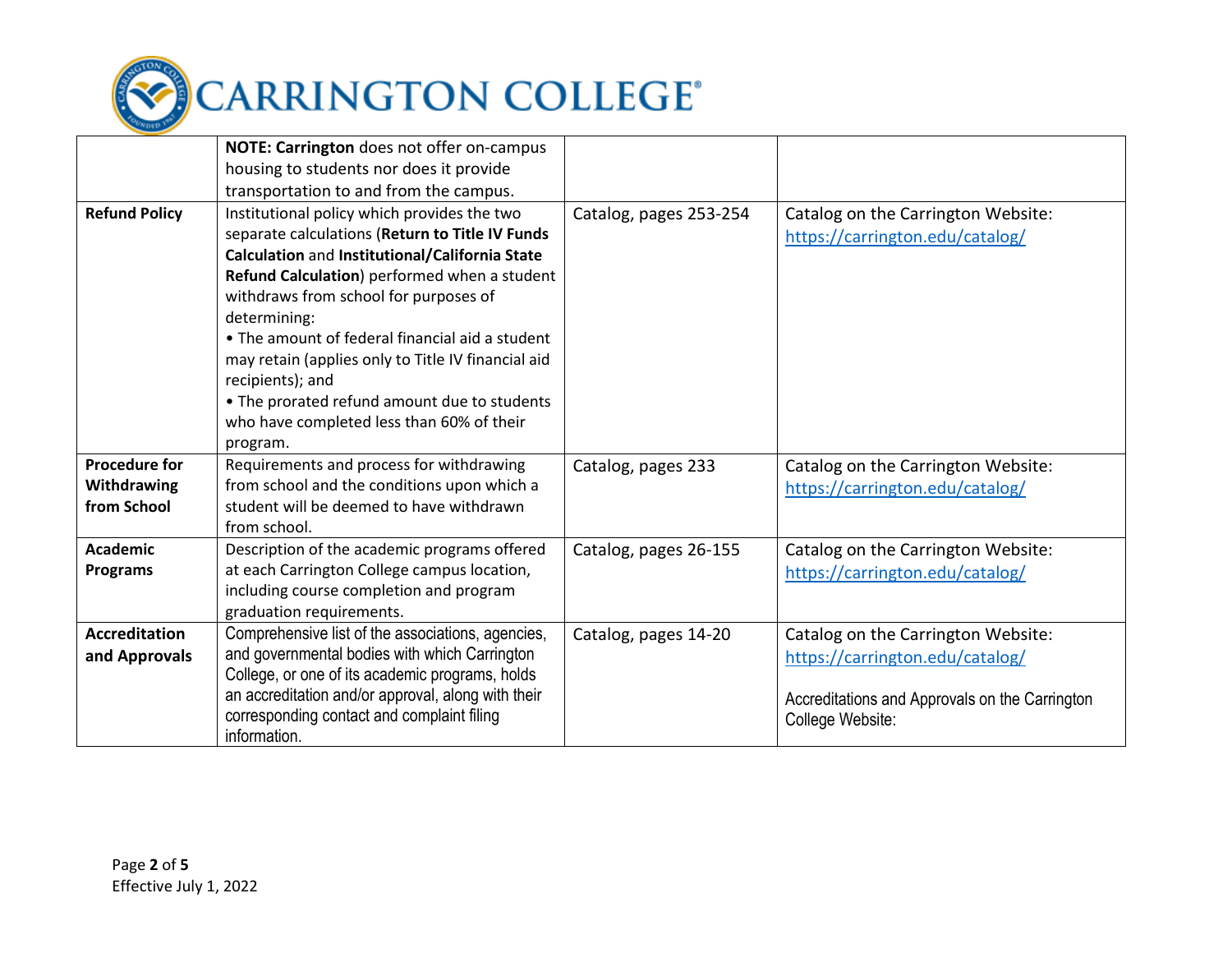

| <b>Policies and</b><br><b>Sanctions</b><br><b>Related to</b><br>Copyright<br>Infringement                                  | Institutional policies and sanctions related to<br>copyright infringement, the civil and criminal<br>penalties for individuals involved in such actions,<br>and disciplinary action that will be taken against<br>students engaged in unauthorized distribution of<br>copyrighted materials through the College's<br>information technology system. | Catalog, pages 253-254                      | Catalog on the Carrington Website:<br>https://carrington.edu/catalog/                                                                                                    |
|----------------------------------------------------------------------------------------------------------------------------|-----------------------------------------------------------------------------------------------------------------------------------------------------------------------------------------------------------------------------------------------------------------------------------------------------------------------------------------------------|---------------------------------------------|--------------------------------------------------------------------------------------------------------------------------------------------------------------------------|
| <b>Transfer of</b><br><b>Credit Policy</b>                                                                                 | Institutional criteria which must be met for<br>purposes of transferring in credit earned at other<br>institutions.                                                                                                                                                                                                                                 | Catalog, pages 232                          | Catalog on the Carrington Website:<br>https://carrington.edu/catalog/                                                                                                    |
| <b>Articulation</b><br><b>Agreements</b>                                                                                   | Comprehensive list of the institutions that have<br>agreed to accept course credit earned at<br>Carrington College.                                                                                                                                                                                                                                 | Catalog, pages 222                          | Catalog on the Carrington Website:<br>https://carrington.edu/catalog/                                                                                                    |
| <b>External</b><br><b>Educational</b><br><b>Providers</b>                                                                  | List of third party providers that Carrington College<br>contracts with to deliver a portion of an educational<br>program.                                                                                                                                                                                                                          | Office of Provost                           | N/A                                                                                                                                                                      |
| <b>Retention Rates</b>                                                                                                     | Percent of first-time, full-time students who started<br>in fall 2020 and progressed into their second<br>academic year or completed their program of<br>study.                                                                                                                                                                                     | Student-Right-To-Know<br><b>Disclosures</b> | Student-Right-To-Know Disclosures on the<br>Carrington College Website:<br>https://docs.carrington.edu/forms/student-<br>consumer-information/student-rights-to-know.pdf |
| Graduation<br>Rates                                                                                                        | Graduation rate of first-time, full-time students who<br>started between September 1, 2018 and August<br>31, 2019 and completed their program within<br>150% of the normal projected timeframe.                                                                                                                                                     | Student-Right-To-Know<br><b>Disclosures</b> | Student-Right-To-Know Disclosures on the<br>Carrington College Website:<br>https://docs.carrington.edu/forms/student-<br>consumer-information/student-rights-to-know.pdf |
| <b>Alumni</b><br><b>Enrollment in</b><br><b>Graduate and</b><br><b>Professional</b><br><b>Education</b><br><b>Programs</b> | Not applicable. Carrington College offers a<br>terminal Associate of Science degree.                                                                                                                                                                                                                                                                | N/A                                         | N/A                                                                                                                                                                      |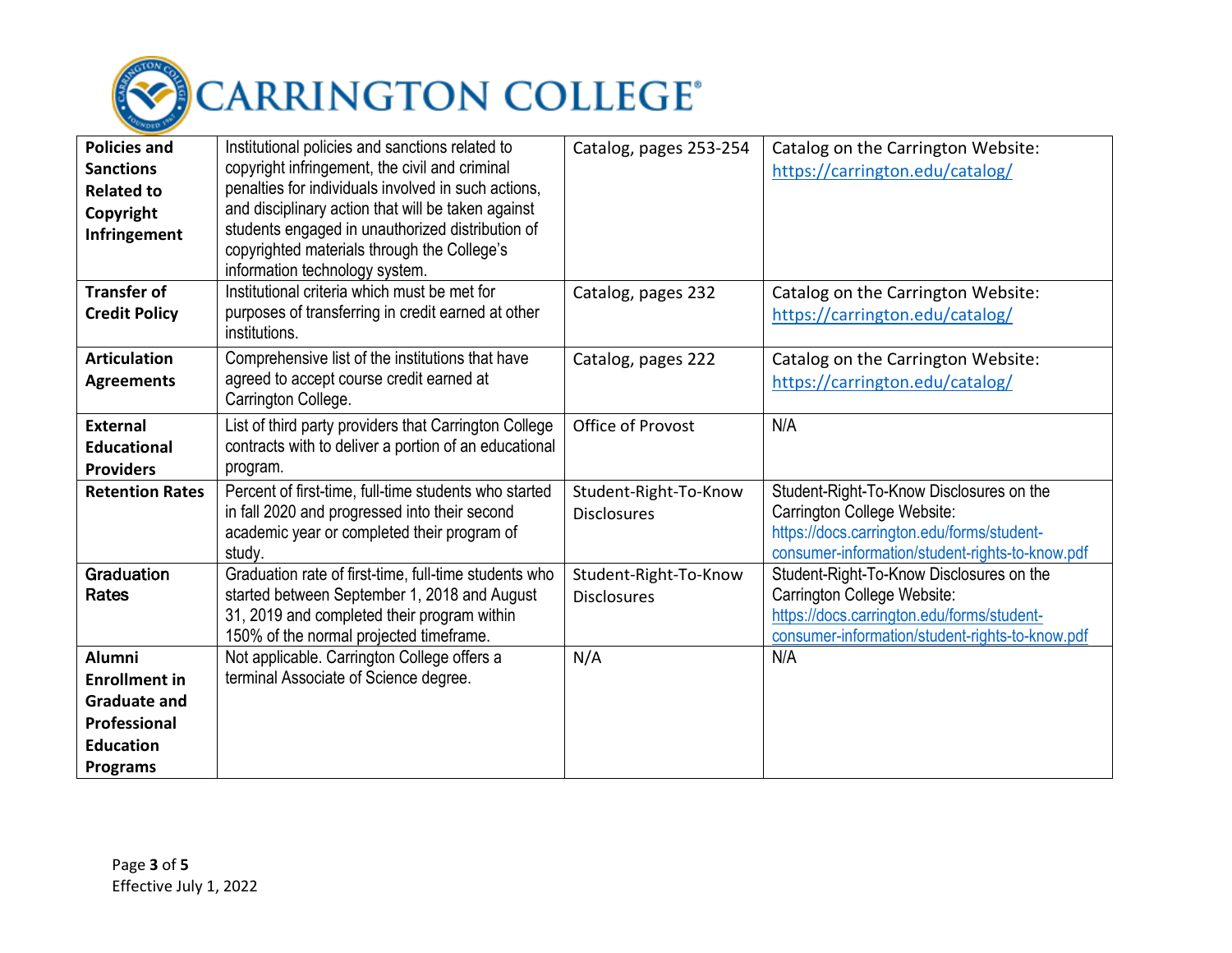

| <b>Annual Security</b>    | Statistical data on the incidence of crime over the   | 2021 Campus Security | Campus Security Report on the Carrington   |
|---------------------------|-------------------------------------------------------|----------------------|--------------------------------------------|
| Report                    | past three years; measures taken to ensure safety     | Report               | Website:                                   |
|                           | and security of college facilities, employees,        |                      | https://carrington.edu/admissions/student- |
|                           | students, and visitors, including crime prevention,   |                      | consumer-information/                      |
|                           | substance abuse education, sexual assault             |                      |                                            |
|                           | prevention, emergency notification, and timely        |                      |                                            |
|                           | warnings of catastrophic events or emergencies.       |                      |                                            |
| <b>Annual Fire Safety</b> | Not applicable. Carrington does not maintain on-      | N/A                  | N/A                                        |
| <b>Report</b>             | campus student housing facilities.                    |                      |                                            |
| Family                    | Description of student's privacy rights in the        | Catalog, pages 261   | Catalog on the Carrington Website:         |
| <b>Educational</b>        | educational context and the measures taken by         |                      | https://carrington.edu/catalog/            |
| <b>Rights and Privacy</b> | Carrington to safeguard against unlawful              |                      |                                            |
| Act                       | disclosure of student identity. Also describes the    |                      |                                            |
|                           | circumstances under which the institution must        |                      |                                            |
|                           | release student information to third parties.         |                      |                                            |
| <b>Report on Athletic</b> | Not applicable. Carrington does not offer any         | N/A                  | N/A                                        |
| Program                   | athletic programs.                                    |                      |                                            |
| Participation             |                                                       |                      |                                            |
| <b>Rates and</b>          |                                                       |                      |                                            |
| <b>Financial Support</b>  |                                                       |                      |                                            |
| <b>Data</b>               |                                                       |                      |                                            |
| <b>Student Disability</b> | Information about procedures for initiating the       | Catalog, pages 261   | Catalog on the Carrington Website:         |
| <b>Accommodation</b>      | interactive process.                                  |                      | https://carrington.edu/catalog/            |
| <b>Policy</b>             |                                                       |                      |                                            |
| <b>Notice of Non-</b>     | The College aims to provide a learning and work       | Catalog, pages 261   | Catalog on the Carrington Website:         |
| <b>Discrimination</b>     | environment free from any and all forms of            |                      | https://carrington.edu/catalog/            |
|                           | discrimination on the basis of any characteristic     |                      |                                            |
|                           | protected by law. The College complies with all       |                      |                                            |
|                           | pertinent titles and sections of the Civil Rights Act |                      |                                            |
|                           | of 1964, Title IX of the Educational Amendments       |                      |                                            |
|                           | of 1972, the Rehabilitation Act of 1973 and all       |                      |                                            |
|                           | other applicable federal, state, and local laws.      |                      |                                            |